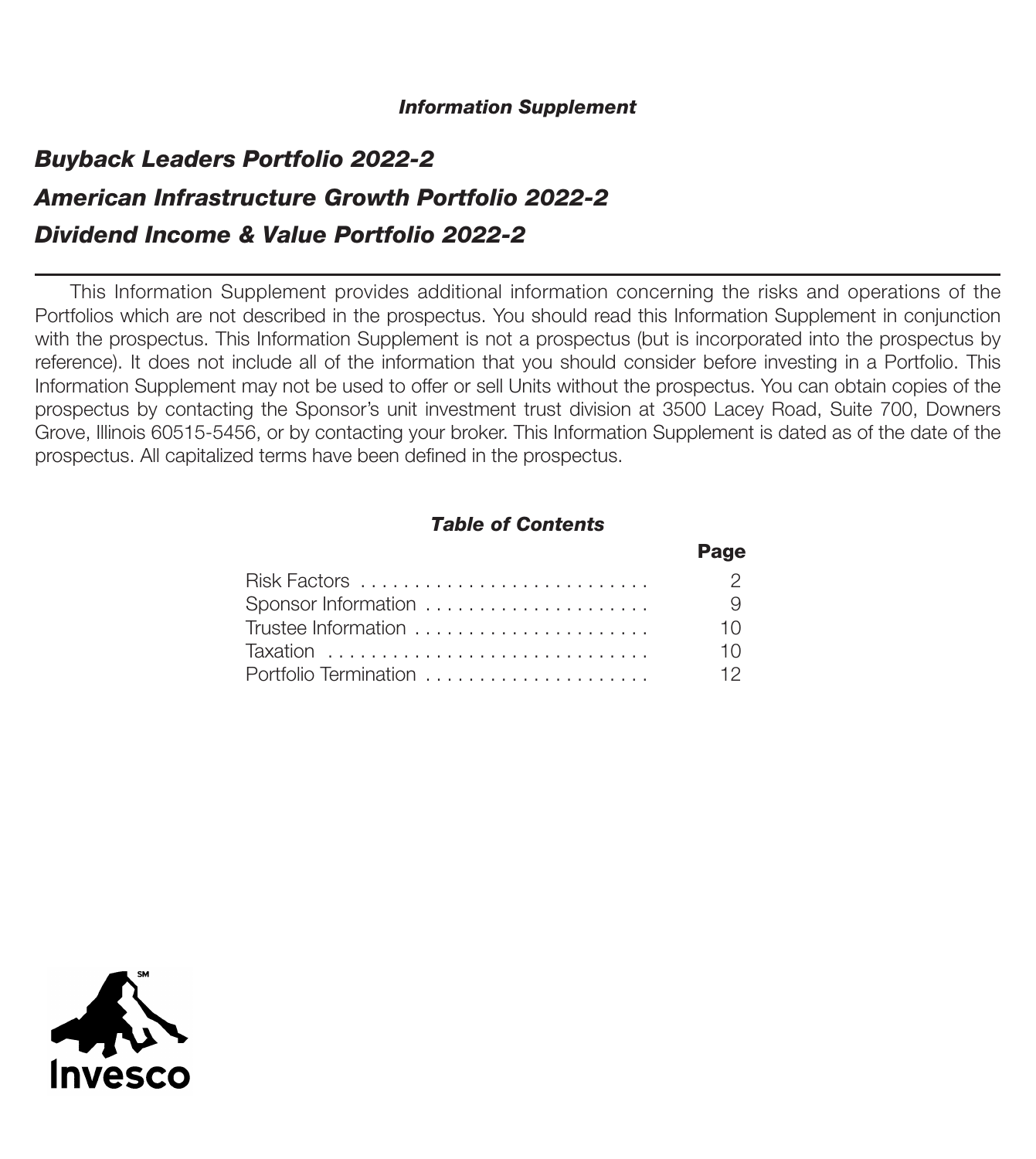# *RISK FACTORS*

**Price Volatility.** Because the Portfolios invest in stocks of U.S. companies, as well as foreign companies traded on U.S. exchanges, you should understand the risks of investing in stocks before purchasing Units. These risks include the risk that the financial condition of the company or the general condition of the stock market may worsen and the value of the stocks (and therefore Units) will fall. Stocks are especially susceptible to general stock market movements. The value of stocks often rises or falls rapidly and unpredictably as market confidence and perceptions of companies change. These perceptions are based on factors including expectations regarding government economic policies, inflation, interest rates, economic expansion or contraction, political climates and economic or banking crises. The value of Units will fluctuate with the value of the stocks in a Portfolio and may be more or less than the price you originally paid for your Units. As with any investment, we cannot guarantee that the performance of a Portfolio will be positive over any period of time. Because the Portfolios are unmanaged, the Trustee will not sell stocks in response to market fluctuations as is common in managed investments.

**Dividends.** Stocks represent ownership interests in a company and are not obligations of the company. Common stockholders have a right to receive payments from the company that is subordinate to the rights of creditors, bondholders or preferred stockholders of the company. This means that common stockholders have a right to receive dividends only if a company's board of directors declares a dividend and the company has provided for payment of all of its creditors, bondholders and preferred stockholders. If a company issues additional debt securities or preferred stock, the owners of these securities will have a claim against the company's assets before common stockholders if the company declares bankruptcy or liquidates its assets even though the common stock was issued first. As a result, the company may be less willing or able to declare or pay dividends on its common stock.

*Consumer Discretionary and Consumer* **Staples Issuers.** An investment in Units of the

Buyback Leaders Portfolio should be made with an understanding of the characteristics of issuers that manufacture or sell consumer products. The profitability of these companies will be affected by various factors including the general state of the economy and consumer spending trends. In the past, there have been major changes in the retail environment due to the declaration of bankruptcy by some of the major corporations involved in the retail industry, particularly the department store segment. The continued viability of the retail industry will depend on the industry's ability to adapt and to compete in changing economic and social conditions, to attract and retain capable management, and to finance expansion. Weakness in the banking or real estate industry, a recessionary economic climate with the consequent slowdown in employment growth, less favorable trends in unemployment or a marked deceleration in real disposable personal income growth could result in significant pressure on both consumer wealth and consumer confidence, adversely affecting consumer spending habits. Increasing employee and retiree benefit costs may also have an adverse effect on the industry. In many sectors of the retail industry, competition may be fierce due to market saturation, converging consumer tastes and other factors. Because of these factors and the recent increase in trade opportunities with other countries, American retailers are now entering global markets which entail added risks such as sudden weakening of foreign economies, difficulty in adapting to local conditions and constraints and added research costs.

*Financial Services Issuers.* An investment in Units of the Buyback Leaders Portfolio and the Dividend Income & Value Portfolio should be made with an understanding of the risks inherent in the bank and financial services industry in general.

Banks and their holding companies are especially subject to the adverse effects of economic recession, volatile interest rates, portfolio concentrations in geographic markets and in commercial and residential real estate loans, and competition from new entrants in their fields of business. Banks are highly dependent on net interest margin. Bank profitability is largely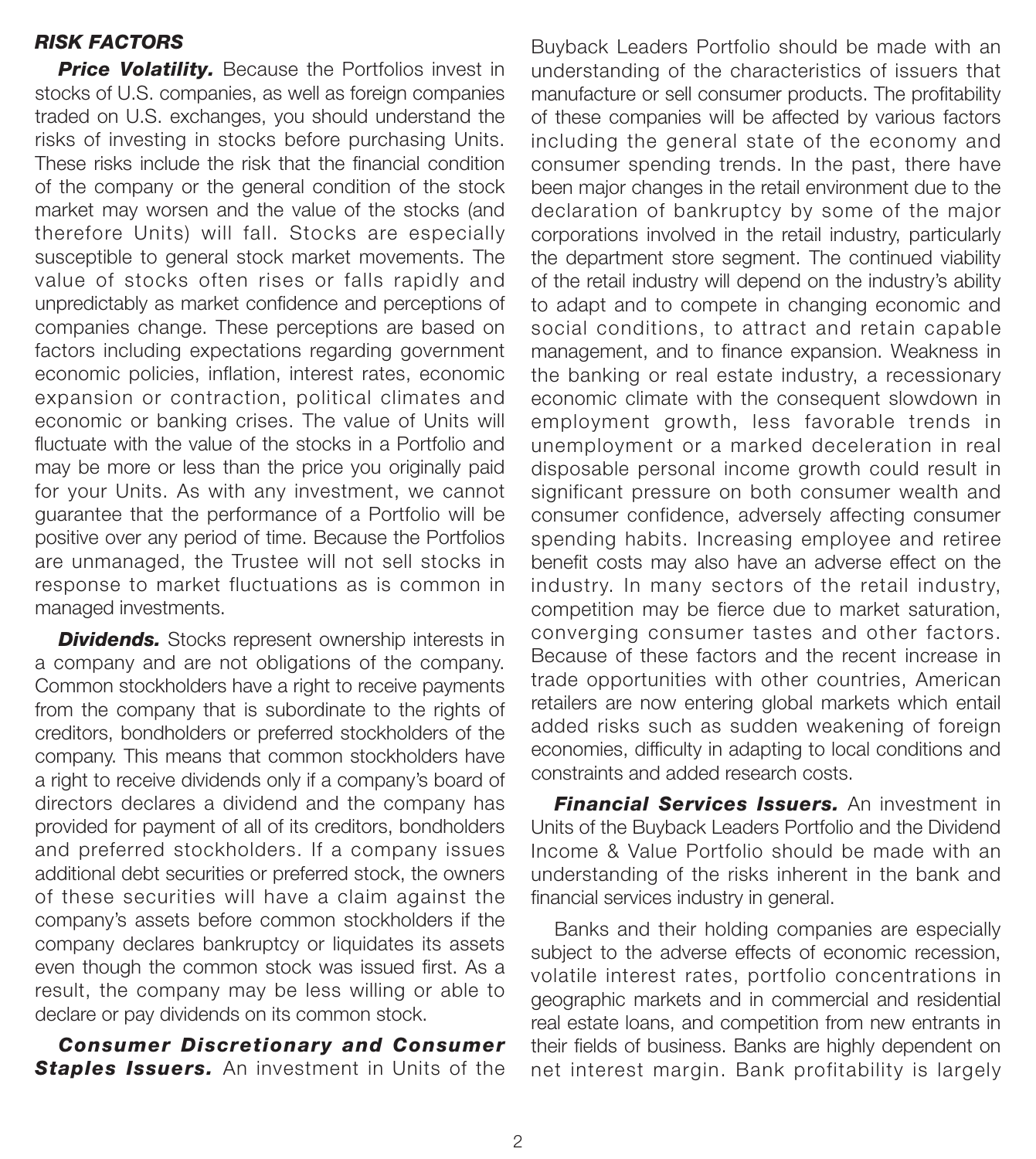dependent on the availability and cost of capital funds, and can fluctuate significantly when interest rates change or due to increased competition.

Banks and their holding companies are subject to extensive federal regulation and, when such institutions are state-chartered, to state regulation as well. Such regulations impose strict capital requirements and limitations on the nature and extent of business activities that banks may pursue. Furthermore, bank regulators have a wide range of discretion in connection with their supervisory and enforcement authority and may substantially restrict the permissible activities of a particular institution if deemed to pose significant risks to the soundness of such institution or the safety of the federal deposit insurance fund. Regulatory actions, such as increases in the minimum capital requirements applicable to banks and increases in deposit insurance premiums required to be paid by banks and thrifts to the Federal Deposit Insurance Corporation ("FDIC"), can negatively impact earnings and the ability of a company to pay dividends. Neither federal insurance of deposits nor governmental regulations, however, insures the solvency or profitability of banks or their holding companies, or insures against any risk of investment in the securities issued by such institutions.

Technological advances allow nontraditional lending sources to cut overhead and permit the more efficient use of customer data. Banks continue to face tremendous pressure from mutual funds, brokerage firms and other financial service providers in the competition to furnish services that were traditionally offered by banks.

The Securities and Exchange Commission ("SEC") and the Financial Accounting Standards Board require the expanded use of market value accounting by banks and have imposed rules requiring market accounting for investment securities held in trading accounts or available for sale. Adoption of additional such rules may result in increased volatility in the reported health of the industry, and mandated regulatory intervention to correct such problems. Additional legislative and regulatory changes may be enacted in the future. In addition, from time to time the deposit insurance system is reviewed by Congress and federal regulators,

and proposed reforms of that system could, among other things, further restrict the ways in which deposited moneys can be used by banks or reduce the dollar amount or number of deposits insured for any depositor. Such reforms could reduce profitability, as investment opportunities available to bank institutions become more limited and as consumers look for savings vehicles other than bank deposits. Banks face significant competition from other financial institutions such as mutual funds, credit unions, mortgage banking companies and insurance companies, and increased competition may result from legislative broadening of regional and national interstate banking powers. The Sponsor makes no prediction as to what, if any, manner of bank regulatory actions might ultimately be adopted or what ultimate effect such actions might have on your Portfolio.

The Federal Reserve Board ("FRB") has issued a policy statement on the payment of cash dividends by bank holding companies. In the policy statement, the FRB expressed its view that a bank holding company experiencing earnings weaknesses should not pay cash dividends which exceed its net income or which could only be funded in ways that would weaken its financial health, such as by borrowing. The FRB also may impose limitations on the payment of dividends as a condition to its approval of certain applications, including applications for approval of mergers and acquisitions.

Companies engaged in the investment management industry are subject to the adverse effects of economic recession, volatile interest rates, and competition from new entrants in their fields of business. Adverse changes in the direction of the stock market, investor confidence, equity transaction volume, the level and direction of interest rates and the outlook of emerging markets could adversely affect the financial stability, as well as the stock prices, of these companies. Additionally, competitive pressures, including increased competition with new and existing competitors, the ongoing commoditization of traditional businesses and the need for increased capital expenditures on new technology could adversely impact the profit margins of companies in the investment management and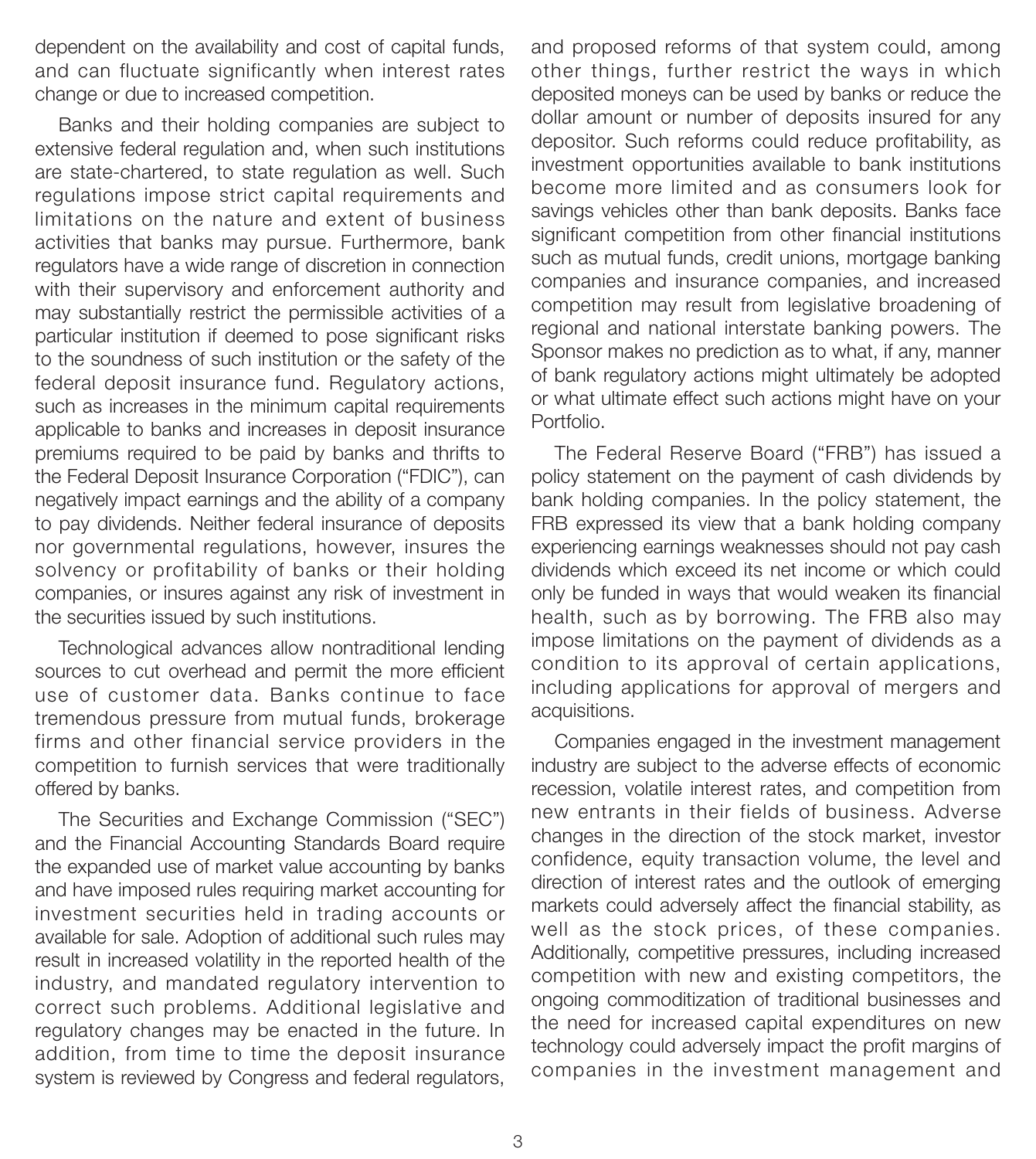brokerage industries. Companies involved in the investment management industry are also subject to extensive regulation by government agencies and selfregulatory organizations, and changes in laws, regulations or rules, or in the interpretation of such laws, regulations and rules could adversely affect the stock prices of such companies.

Companies involved in the insurance, reinsurance and risk management industry underwrite, sell or distribute property, casualty and business insurance. Many factors affect insurance, reinsurance and risk management company profits, including but not limited to interest rate movements, the imposition of premium rate caps, a misapprehension of the risks involved in given underwritings, competition and pressure to compete globally, weather catastrophes or other disasters and the effects of client mergers. Individual companies may be exposed to material risks including reserve inadequacy and the inability to collect from reinsurance carriers. Insurance companies are subject to extensive governmental regulation, including the imposition of maximum rate levels, which may not be adequate for some lines of business. Proposed or potential tax law changes may also adversely affect insurance companies' policy sales, tax obligations and profitability. In addition to the foregoing, profit margins of these companies continue to shrink due to the commoditization of traditional businesses, new competitors, capital expenditures on new technology and the pressure to compete globally.

In addition to the normal risks of business, companies involved in the insurance and risk management industry are subject to significant risk factors, including those applicable to regulated insurance companies, such as:

the inherent uncertainty in the process of establishing property-liability loss reserves, and the fact that ultimate losses could materially exceed established loss reserves, which could have a material adverse effect on results of operations and financial condition;

- the fact that insurance companies have experienced, and can be expected in the future to experience, catastrophic losses, which could have a material adverse impact on their financial conditions, results of operations and cash flow;
- the inherent uncertainty in the process of establishing property-liability loss reserves due to changes in loss payment patterns caused by new claim settlement practices;
- the need for insurance companies and their subsidiaries to maintain appropriate levels of statutory capital and surplus, particularly in light of continuing scrutiny by rating organizations and state insurance regulatory authorities, and in order to maintain acceptable financial strength or claims-paying ability ratings;
- the extensive regulation and supervision to which insurance companies are subject, and various regulatory and other legal actions;
- the adverse impact that increases in interest rates could have on the value of an insurance company's investment portfolio and on the attractiveness of certain of its products; and
- the uncertainty involved in estimating the availability of reinsurance and the collectability of reinsurance recoverables.

The state insurance regulatory framework has, during recent years, come under increased federal scrutiny, and certain state legislatures have considered or enacted laws that alter and, in many cases, increase state authority to regulate insurance companies and insurance holding company systems. Further, the National Association of Insurance Commissioners ("NAIC") and state insurance regulators are reexamining existing laws and regulations, specifically focusing on insurance companies, interpretations of existing laws and the development of new laws. In addition, Congress and certain federal agencies have investigated the condition of the insurance industry in the United States to determine whether to promulgate additional federal regulation. All insurance companies are subject to state laws and regulations that require diversification of their investment portfolios and limit the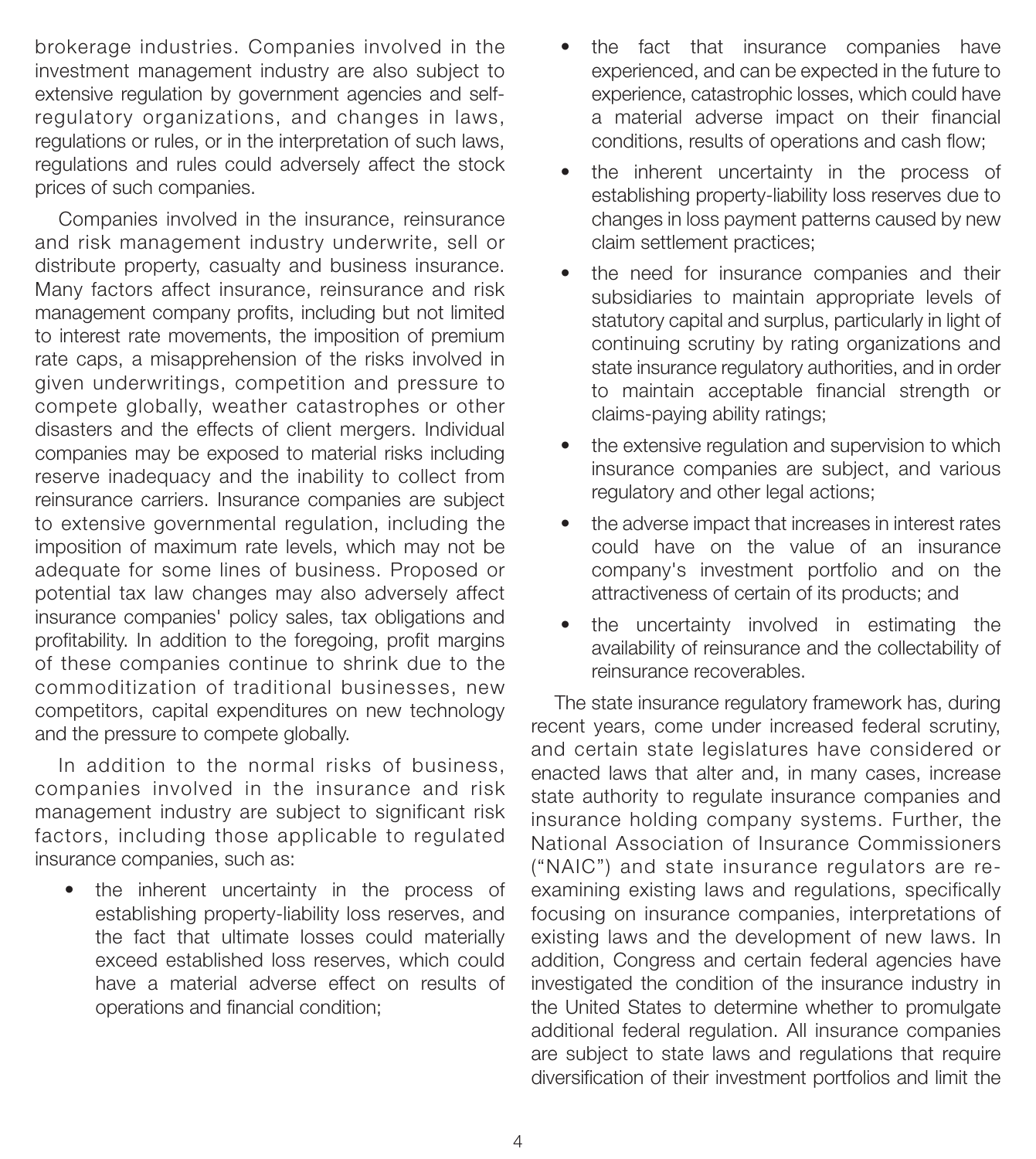amount of investments in certain investment categories. Failure to comply with these laws and regulations would cause non-conforming investments to be treated as non-admitted assets for purposes of measuring statutory surplus and, in some instances, would require divestiture. The Sponsor is unable to predict whether any state or federal legislation will be enacted to change the nature or scope of regulation of the insurance industry, or what effect, if any, such legislation would have on the industry.

**Information Technology Issuers.** The American Infrastructure Growth Portfolio invests significantly in information technology companies. The Portfolio may be particularly susceptible to a negative impact resulting from adverse market conditions or other factors affecting information technology issuers because any negative impact on the information technology industry will not be diversified among issuers within other unrelated industries. Accordingly, an investment in Units should be made with an understanding of the characteristics of the information technology industry and the risks which such an investment may entail.

The market for information technology products and services, especially those related to the Internet, is characterized by rapidly changing technology, rapid products obsolescence, cyclical market patterns, evolving industry standards and frequent new products introductions. The success of information technology companies depends in substantial part on the timely and successful introduction of new products. An unexpected change in one or more of the technologies affecting an issuer's products or in the market for products based on a particular technology could have a material adverse effect on an issuer's operating results. Furthermore, there can be no assurance that companies will be able to respond timely to compete in the rapidly developing marketplace.

The market for certain information technology products and services may have only recently begun to develop, is rapidly evolving and is characterized by an increasing number of market entrants. Additionally, certain information technology companies may have only recently commenced operations or offered equity securities to the public. Such companies are in the early stage of development and have a limited operating history on which to analyze future operating results. It is important to note that following its initial public offering, a security is likely to experience substantial stock price volatility and speculative trading. Accordingly, there can be no assurance that, upon redemption of your Units or termination of a Portfolio, you will receive an amount greater than or equal to your initial investment.

Based on trading history, factors such as announcements of new products or development of new technologies and general conditions of the industry have caused and are likely to cause the market price of information technology common stocks to fluctuate substantially. In addition, information technology company stocks have experienced extreme price and volume fluctuations that often have been unrelated to the operating performance of such companies. This market volatility may adversely affect the market price of the Securities and therefore your ability to redeem your Units, or roll over your Units into a new trust, at a price equal to or greater than the original price paid for such Units.

Some key components of certain products of information technology issuers are currently available only from single source. There can be no assurance that in the future suppliers will be able to meet the demand for components in a timely and cost effective manner. Accordingly, an issuer's operating results and customer relationships could be adversely affected by either an increase in price for, or any interruption or reduction in supply of, any key components. Additionally, many information technology issuers are characterized by a highly concentrated customer base consisting of a limited number of large customers who may require product vendors to comply with rigorous and constantly developing industry standards. Any failure to comply with such standards may result in a significant loss or reduction of sales. Because many products and technology are incorporated into other related products, certain companies are often highly dependent on the performance of other computer, electronics and communications companies. There can be no assurance that these customers will place additional orders, or that an issuer of Securities will obtain orders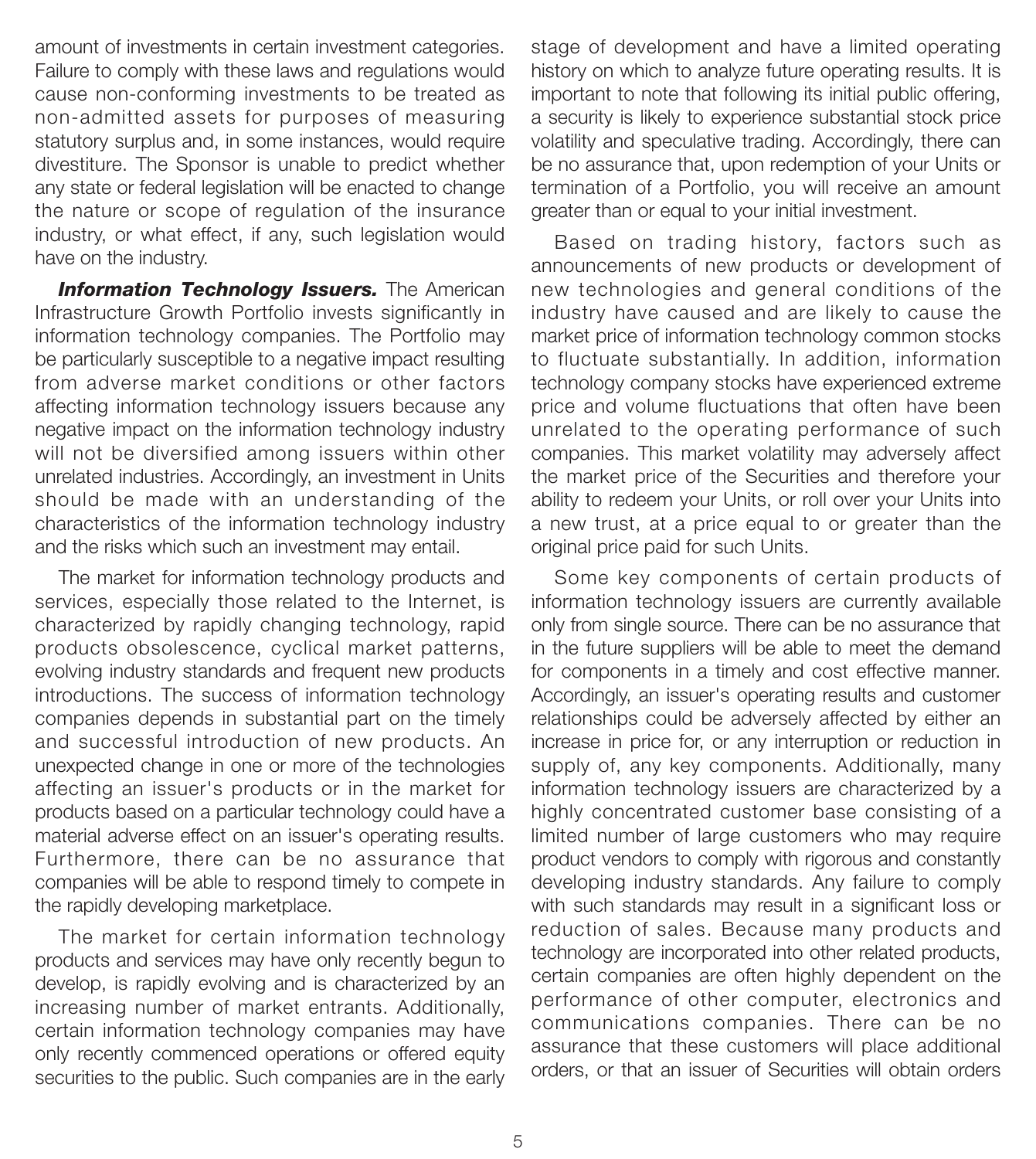of similar magnitude as past orders from other customers. Similarly, the success of certain companies is tied to a relatively small concentration of products or technology with intense competition between companies. Accordingly, a decline in demand for such products or technology from such customers could have a material adverse impact on issuers of the Securities.

The life cycle of a new technology product or service tends to be short, resulting in volatile sales, earnings and stock prices for many information technology companies. Additionally, with the rapid evolution of technologies, competitive advantages tend to be short lived and product pricing usually falls. Historically, many of the benefits from new technologies have gone to the consumer, as their creators have been unable to retain differentiation or pricing power. Some of the large information technology companies have been involved in antitrust litigation and may continue to be in the future. A slowdown in corporate or consumer spending on technology will likely hurt information technology company revenues. Information technology companies rely on international sales for a meaningful part of their revenues. Any slowdown in international economies could hurt revenues.

*Real Estate Investment Trusts.* The American Infrastructure Growth Portfolio invests in real estate investment trusts ("REITs"), domestic corporations or business trusts which invest primarily in income producing real estate or real estate related loans or mortgages. REITs are financial vehicles that have as their objective the pooling of capital from a number of investors in order to participate directly in real estate ownership or financing. Thus, an investment in the Portfolio will be subject to risks similar to those associated with the direct ownership of real estate, in addition to securities markets risks, because of the Portfolio's investments in the securities of companies in the real estate industry. These risks include:

- declines in the value of real estate,
- illiquidity of real property investments,
- risks related to general U.S. and global as well as local economic conditions,
- dependency on management skill,
- heavy cash flow dependency,
- possible lack of availability of mortgage funds,
- excessive levels of debt or overleveraged financial structure,
- over-building,
- extended vacancies, or obsolescence, of properties,
- increase in competition,
- increases in property taxes and operating expenses,
- changes in zoning laws,
- losses due to costs resulting from the clean-up of environmental problems,
- liability to third parties for damages resulting from environmental problems,
- casualty or condemnation losses,
- economic or regulatory impediments to raising rents,
- changes in neighborhood values and buyer demand,
- the ongoing financial strength and viability of government sponsored enterprises, such as Fannie Mae or Freddie Mac,
- changes in the appeal of properties to tenants, and
- changes in interest rates, tax rates or operating expenses.

In addition to these risks, equity REITs may be more likely to be affected by changes in the value of the underlying property owned by the trusts. Further, REITs are dependent upon the management skills of the issuers and generally may not be diversified.

The above factors may also adversely affect a borrower's or lessee's ability to meet its obligations to the REIT. In the event of a default by a borrower or lessee, the REIT may experience delays in enforcing its rights as a mortgagee or lessor and may incur substantial costs associated with protecting its investments.

A significant amount of the assets of a REIT may be invested in investments in specific geographic areas or in specific property types, i.e., hotels, shopping malls, residential complexes, and office buildings. The impact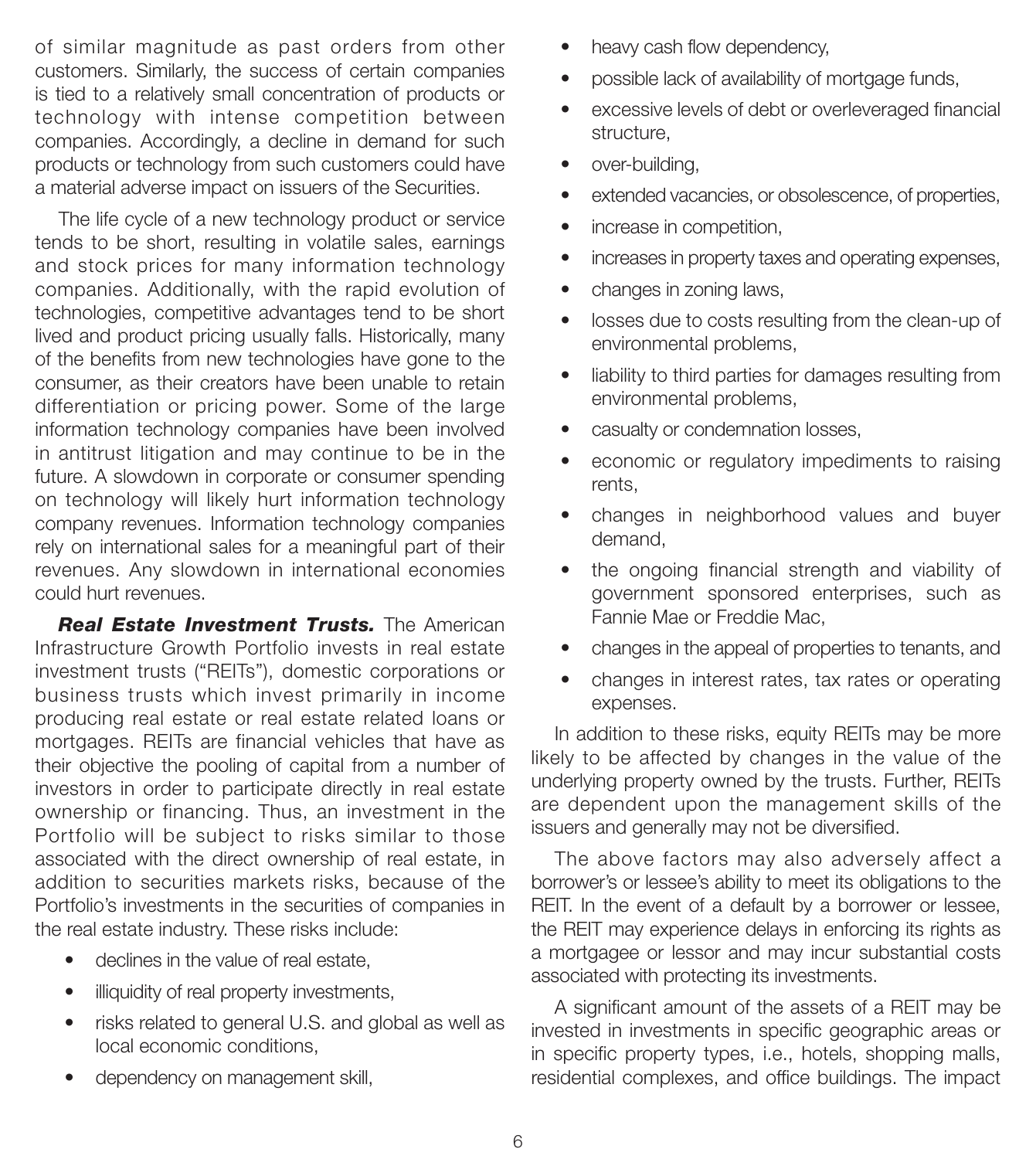of economic conditions on REITs also varies with geographic location and property type. Variations in rental income and space availability and vacancy rates in terms of supply and demand are additional factors affecting real estate generally and REITs in particular. In addition, you should be aware that REITs may not be diversified and are subject to the risks of financing projects. REITs are also subject to

- defaults by borrowers,
- the market's perception of the REIT industry generally,
- the possibility of failing to qualify for tax-free pass-through of income under the Internal Revenue Code, and
- the possibility of failing to maintain exemption from the Investment Company Act of 1940.

A default by a borrower or lessee may cause the REIT to experience delays in enforcing its rights as mortgagee or lessor and to incur significant costs related to protecting its investments.

Some REITs in the Portfolio may be structured as UPREITs. An UPREIT owns an interest in a partnership that owns real estate. This can result in a potential conflict of interest between (1) shareholders of the REIT who may want to sell an asset and (2) other partnership interest holders who would be subject to tax liability if the REIT sells the property. In some cases, REITs have entered into "no sell" agreements, which are designed to avoid taxing the holders of partnership units by preventing the REIT from selling the property. This arrangement may mean that the REIT would refuse a lucrative offer for an asset or be forced to hold on to a poor asset. Since parties to "no sell" agreements often do not disclose them, the Sponsor does not know whether any of the REITs in the Portfolio have entered into this kind of arrangement.

A REIT generally maintains comprehensive insurance on presently owned and subsequently acquired real property assets, including (1) liability, (2) fire and (3) extended coverage. However, there are certain types of losses, generally of a catastrophic nature, such as earthquakes and floods, that may be uninsurable or not economically insurable, as to which the REIT's properties are at risk in their particular locales. The management of a REIT uses its discretion in determining (1) amounts, (2) coverage limits and (3) deductibility provisions of insurance. They aim to acquire appropriate insurance on their investments at reasonable costs and on suitable terms. This may result in insurance coverage that, in the event of a substantial loss, would not be sufficient to pay the full current market value or current replacement cost of the lost investment. Inflation, changes in building codes and ordinances, environmental considerations, and several other factors might make it unfeasible to use insurance proceeds to replace a facility after it has been damaged or destroyed. Under such circumstances, the insurance proceeds that a REIT receives might not be adequate to restore its economic position with respect to that property.

Under various federal, state, and local environmental laws, ordinances and regulations, a current or previous owner or operator of real property may be liable for the costs of removal or remediation of hazardous or toxic substances on, under or in such property. Such laws often impose liability (1) whether or not the owner or operator caused or knew of the presence of the hazardous or toxic substances and (2) whether or not the storage of the substances was in violation of a tenant's lease. In addition, (1) the presence of hazardous or toxic substances, or (2) the failure to remediate the property properly, may hinder the owner's ability to borrow using that real property as collateral. We can not give any assurance that one or more of the REITs in the Portfolio may not be currently liable or potentially liable for any of these costs in connection with real estate assets they presently own or subsequently acquire while the shares of those REITs are held in the Portfolio.

**Energy Issuers.** An investment in Units of the American Infrastructure Growth Portfolio should be made with an understanding of the problems and risks inherent in the energy industry in general.

Energy companies are subject to legislative or regulatory changes, adverse market conditions and/or increased competition affecting the energy industry. The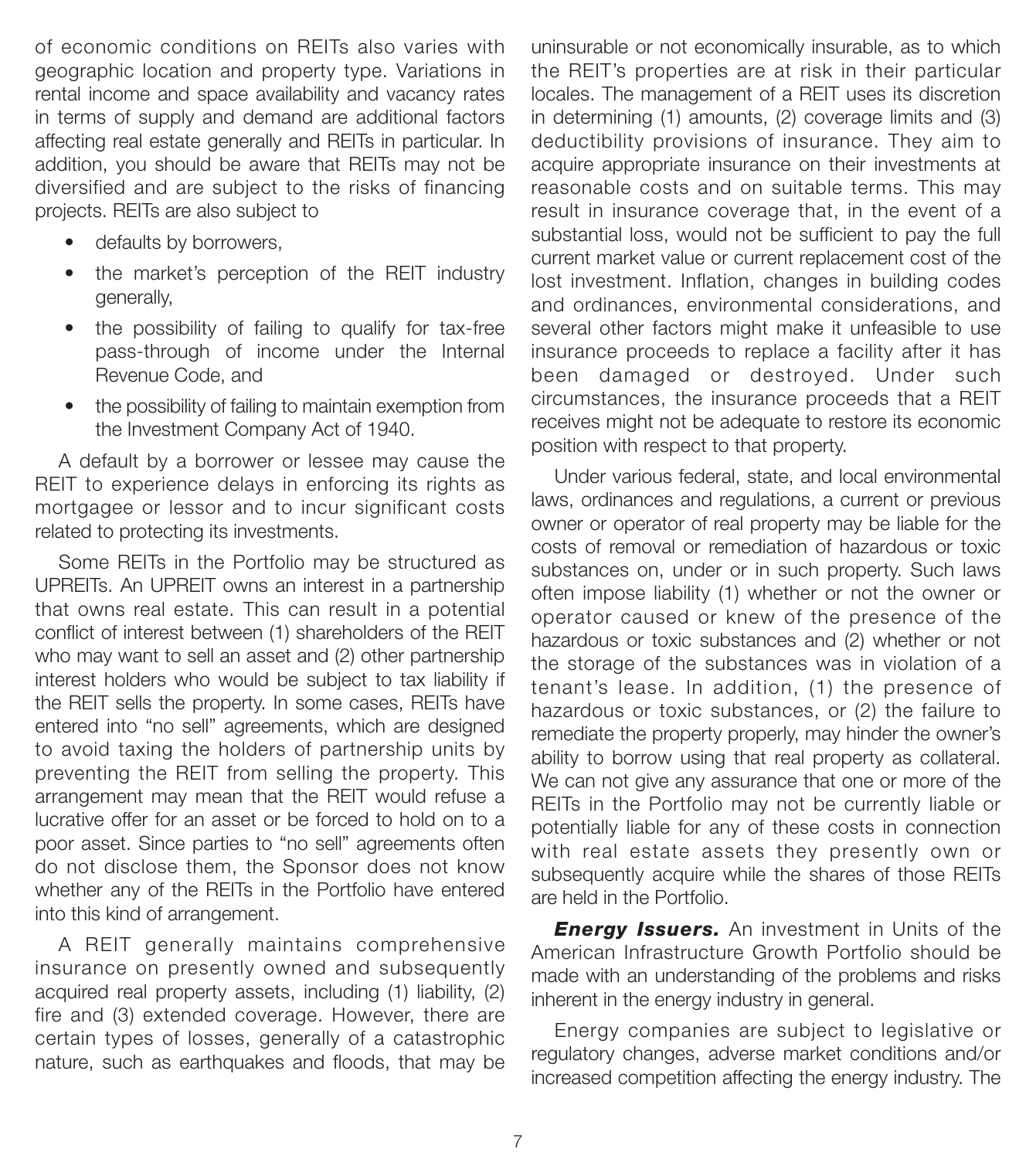prices of the securities of energy companies may fluctuate widely due to changes in value and dividend yield, which depend largely on the price and supply of energy fuels, international political events relating to oil producing countries, energy conservation, the success of exploration projects, and tax and other governmental regulatory policies.

Energy companies depend on their ability to find and acquire additional energy reserves. The exploration and recovery process involves significant operating hazards and can be very costly. An energy company has no assurance that it will find reserves or that any reserves found will be economically recoverable. The industry also faces substantial government regulation, including environmental regulation. These regulations have increased costs and limited production and usage of certain fuels. Furthermore, certain companies involved in the industry have also faced scrutiny for alleged accounting irregularities that may have led to the overstatement of their financial results, and other companies in the industry may face similar scrutiny.

In addition, energy companies face risks related to political conditions in oil producing regions (such as the Middle East), the actions of the Organization of Petroleum Exporting Countries (OPEC), the price and worldwide supply of oil and natural gas, the price and availability of alternative fuels, operating hazards, government regulation and the level of consumer demand. Political conditions of some oil producing regions have been unstable in the past. Political instability or war in these regions could have a negative impact on your investment. Oil and natural gas prices can be extremely volatile. OPEC controls a substantial portion of world oil production. OPEC may take actions to increase or suppress the price or availability of oil. Various domestic and foreign government authorities and international cartels also impact these prices. Any substantial decline in these prices could have an adverse effect on energy companies.

*Liquidity.* Whether or not the securities in a Portfolio are listed on a stock exchange, the securities may delist from the exchange or principally trade in an over-the-counter market. As a result, the existence of a liquid trading market could depend on whether dealers

will make a market in the securities. We cannot guarantee that dealers will maintain a market or that any market will be liquid. The value of the securities could fall if trading markets are limited or absent.

*Additional Units.* The Sponsor may create additional Units of a Portfolio by depositing into the Portfolio additional securities or cash with instructions to purchase additional securities. A deposit could result in a dilution of your investment and anticipated income because of fluctuations in the price of the stocks between the time of the deposit and the purchase of the stocks and because the Portfolio will pay brokerage or acquisition fees.

*Voting.* Only the Trustee may sell or vote the securities in a Portfolio. While you may sell or redeem your Units, you may not sell or vote the securities in your Portfolio. The Sponsor will instruct the Trustee how to vote the securities. The Trustee will vote the securities in the same general proportion as shares held by other shareholders if the Sponsor fails to provide instructions.

# *S&P 500 BUYBACK INDEX*

The S&P 500 Buyback Index (the "Index") is a product of S&P Dow Jones Indices ("S&P DJI"), and has been licensed for use by Invesco Capital Markets, Inc. with regard to the Buyback Leaders Portfolio. "Standard & Poor's®" and "S&P®" are registered trademarks of Standard & Poor's Financial Services LLC; and these trademarks have been licensed for use by S&P DJI and sublicensed for certain purposes by Invesco Capital Markets, Inc. The Buyback Leaders Portfolio is not sponsored, endorsed, sold or promoted by S&P DJI, S&P, or any of their respective affiliates (collectively, "S&P Dow Jones Indices"). S&P DJI makes no representation or warranty, express or implied, to the owners of your Portfolio or any member of the public regarding the advisability of investing in securities generally or in your Portfolio particularly or the ability of the Index to track general market performance. S&P DJI's only relationship to Invesco Capital Markets, Inc. with respect to the Index is the licensing of the Index and certain trademarks, service marks and/or trade names of S&P DJI or its licensors. The Index is determined, composed and calculated by S&P DJI without regard to Invesco Capital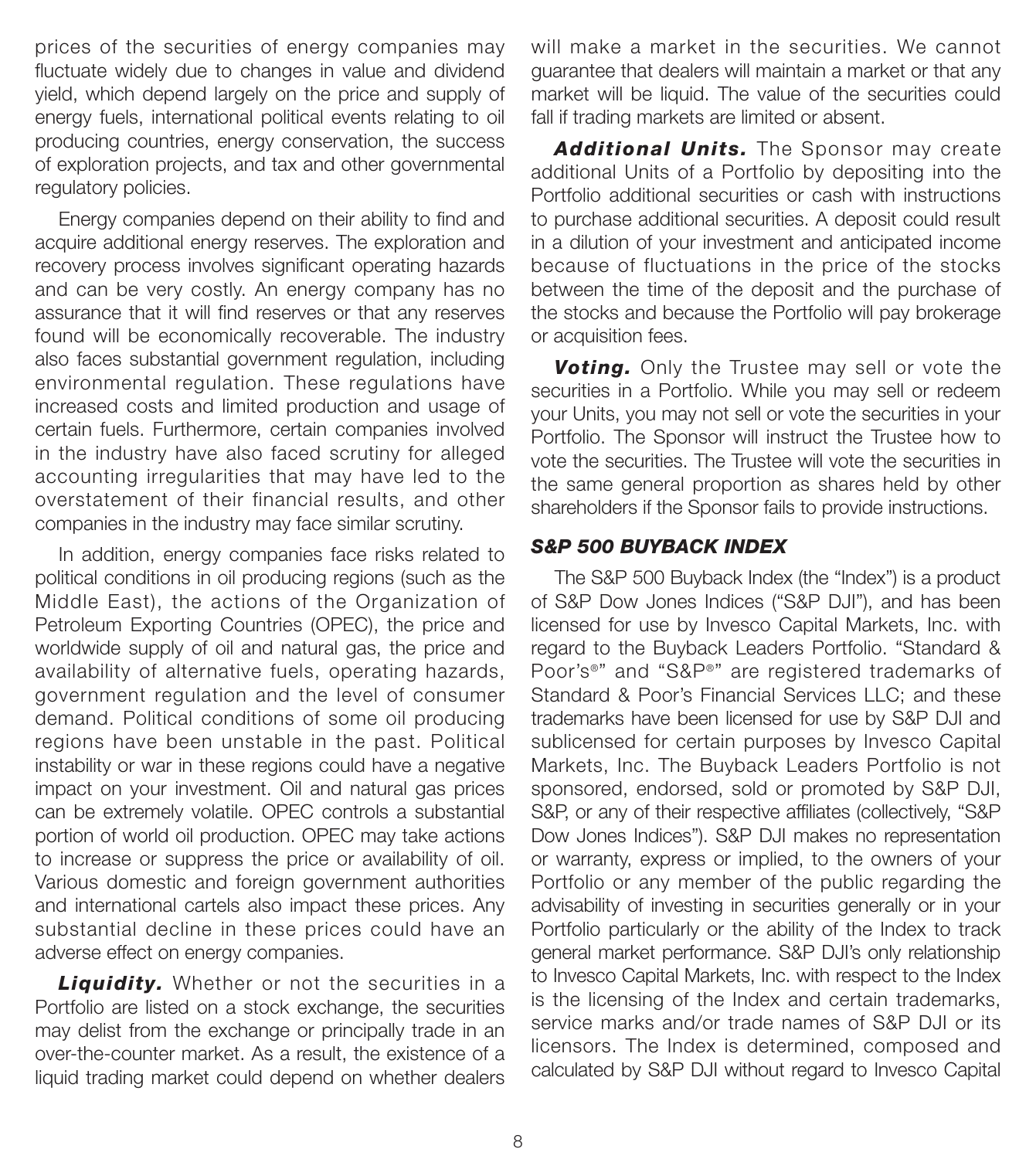Markets, Inc. or your Portfolio. S&P DJI has no obligation to take the needs of Invesco Capital Markets, Inc. or the owners of your Portfolio into consideration in determining, composing or calculating the Index. S&P DJI is not responsible for and has not participated in the determination of the prices, the amount of securities in your Portfolio, the timing of the issuance or sale of your Portfolio or in the determination or calculation of the equation by which Units of your Portfolio are to be converted into cash, surrendered or redeemed, as the case may be. S&P DJI has no obligation or liability in connection with the administration, marketing or trading of your Portfolio. There is no assurance that investment products based on the Index will accurately track Index performance or provide positive investment returns. S&P DJI is not an investment advisor. Inclusion of a security within an index is not a recommendation by S&P DJI to buy, sell, or hold such security, nor is it considered to be investment advice.

S&P DJI DOES NOT GUARANTEE THE ADEQUACY, ACCURACY, TIMELINESS AND/OR THE COMPLETENESS OF THE INDEX OR ANY DATA RELATED THERETO OR ANY COMMUNICATION, INCLUDING BUT NOT LIMITED TO, ORAL OR WRITTEN COMMUNICATION (INCLUDING ELECTRONIC COMMUNICATIONS) WITH RESPECT THERETO. S&P DJI SHALL NOT BE SUBJECT TO ANY DAMAGES OR LIABILITY FOR ANY ERRORS, OMISSIONS, OR DELAYS IN CALCULATING THE INDEX. S&P DJI MAKES NO EXPRESS OR IMPLIED WARRANTIES, AND EXPRESSLY DISCLAIMS ALL WARRANTIES, OF MERCHANTABILITY OR FITNESS FOR A PARTICULAR PURPOSE OR USE OR AS TO RESULTS TO BE OBTAINED BY THE SPONSOR OR OWNERS OF THE PRODUCTS, OR ANY OTHER PERSON OR ENTITY FROM THE USE OF THE INDEX OR WITH RESPECT TO ANY DATA RELATED THERETO. WITHOUT LIMITING ANY OF THE FOREGOING, IN NO EVENT WHATSOEVER SHALL S&P DJI BE LIABLE FOR ANY INDIRECT, SPECIAL, INCIDENTAL, PUNITIVE, OR CONSEQUENTIAL DAMAGES INCLUDING BUT NOT LIMITED TO, LOSS OF PROFITS, TRADING LOSSES, LOST TIME OR GOODWILL, EVEN IF THEY HAVE BEEN ADVISED OF

THE POSSIBILITY OF SUCH DAMAGES, WHETHER IN CONTRACT, TORT, STRICT LIABILITY, OR OTHERWISE.

#### *SPONSOR INFORMATION*

Invesco Capital Markets, Inc. is the Sponsor of your Portfolio. The Sponsor is a wholly owned subsidiary of Invesco Advisers, Inc. ("Invesco Advisers"). Invesco Advisers is an indirect wholly owned subsidiary of Invesco Ltd., a leading independent global investment manager that provides a wide range of investment strategies and vehicles to its retail, institutional and high net worth clients around the globe. The Sponsor's principal office is located at 11 Greenway Plaza, Houston, Texas 77046-1173. As of March 31, 2022, the total stockholders' equity of Invesco Capital Markets, Inc. was \$89,966,321.49 (unaudited). The current assets under management and supervision by Invesco Ltd. and its affiliates were valued at approximately \$1,555.9 billion as of March 31, 2022. (This paragraph relates only to the Sponsor and not to your Portfolio or to any other Series thereof. The information is included herein only for the purpose of informing investors as to the financial responsibility of the Sponsor and its ability to carry out its contractual obligations. More detailed financial information will be made available by the Sponsor upon request).

The Sponsor and your Portfolio have adopted a code of ethics requiring Invesco Ltd.'s employees who have access to information on Portfolio transactions to report personal securities transactions. The purpose of the code is to avoid potential conflicts of interest and to prevent fraud, deception or misconduct with respect to your Portfolio.

If the Sponsor shall fail to perform any of its duties under the Trust Agreement or become incapable of acting or shall become bankrupt or its affairs are taken over by public authorities, then the Trustee may (i) appoint a successor Sponsor at rates of compensation deemed by the Trustee to be reasonable and not exceeding amounts prescribed by the Securities and Exchange Commission, (ii) terminate the Trust Agreement and liquidate a Portfolio as provided therein or (iii) continue to act as Trustee without terminating the Trust Agreement.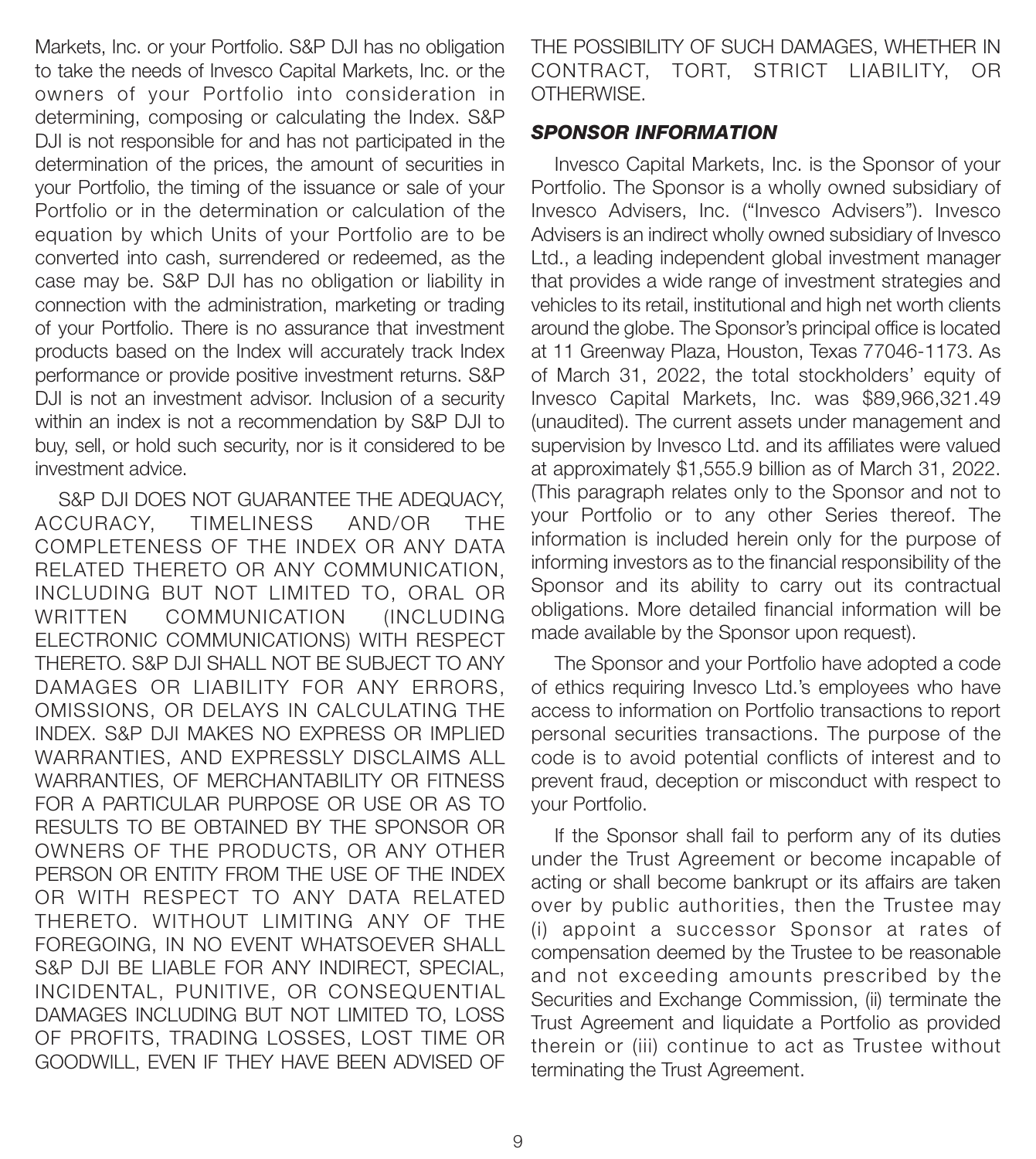#### *TRUSTEE INFORMATION*

The Trustee is The Bank of New York Mellon, a trust company organized under the laws of New York. The Bank of New York Mellon has its principal unit investment trust division offices at 240 Greenwich Street - 22W, New York, New York 10286, (800) 856-8487. The Bank of New York Mellon is subject to supervision and examination by the Superintendent of Banks of the State of New York and the Board of Governors of the Federal Reserve System, and its deposits are insured by the Federal Deposit Insurance Corporation to the extent permitted by law.

The duties of the Trustee are primarily ministerial in nature. It did not participate in the selection of Securities for the Portfolios.

In accordance with the Trust Agreement, the Trustee shall keep proper books of record and account of all transactions at its office for the Portfolios. Such records shall include the name and address of, and the number of Units of a Portfolio held by, every Unitholder. Such books and records shall be open to inspection by any Unitholder at all reasonable times during the usual business hours. The Trustee shall make such annual or other reports as may from time to time be required under any applicable state or federal statute, rule or regulation. The Trustee is required to keep a certified copy or duplicate original of the Trust Agreement on file in its office available for inspection at all reasonable times during the usual business hours by any Unitholder, together with a current list of the Securities held in the Portfolios.

Under the Trust Agreement, the Trustee or any successor trustee may resign and be discharged of its responsibilities created by the Trust Agreement by executing an instrument in writing and filing the same with the Sponsor. The Trustee or successor trustee must mail a copy of the notice of resignation to all Unitholders then of record, not less than 60 days before the date specified in such notice when such resignation is to take effect. The Sponsor upon receiving notice of such resignation is obligated to appoint a successor trustee promptly. If, upon such resignation, no successor trustee has been appointed and has accepted the appointment within 30 days

after notification, the retiring Trustee may apply to a court of competent jurisdiction for the appointment of a successor. The Sponsor may remove the Trustee and appoint a successor trustee as provided in the Trust Agreement at any time with or without cause. Notice of such removal and appointment shall be mailed to each Unitholder by the Sponsor. Upon execution of a written acceptance of such appointment by such successor trustee, all the rights, powers, duties and obligations of the original trustee shall vest in the successor. The resignation or removal of a Trustee becomes effective only when the successor trustee accepts its appointment as such or when a court of competent jurisdiction appoints a successor trustee.

Any corporation into which a Trustee may be merged or with which it may be consolidated, or any corporation resulting from any merger or consolidation to which a Trustee shall be a party, shall be the successor trustee. The Trustee must be a banking corporation organized under the laws of the United States or any state and having at all times an aggregate capital, surplus and undivided profits of not less than \$5,000,000.

## *TAXATION*

The prospectus contains a discussion of certain U.S. federal income tax issues concerning the Portfolios and the purchase, ownership and disposition of Portfolio Units. The discussion below supplements the prospectus discussion and is qualified in its entirety by the prospectus discussion. Prospective investors should consult their own tax advisors with regard to the federal tax consequences of the purchase, ownership, or disposition of Portfolio Units, as well as the tax consequences arising under the laws of any state, locality, non-U.S. country, or other taxing jurisdiction.

The federal income tax summary below and in the prospectus is based in part on the advice of counsel to the Sponsor. The Internal Revenue Service could disagree with any conclusions set forth in these discussions. In addition, our counsel was not asked to review, and has not reached a conclusion with respect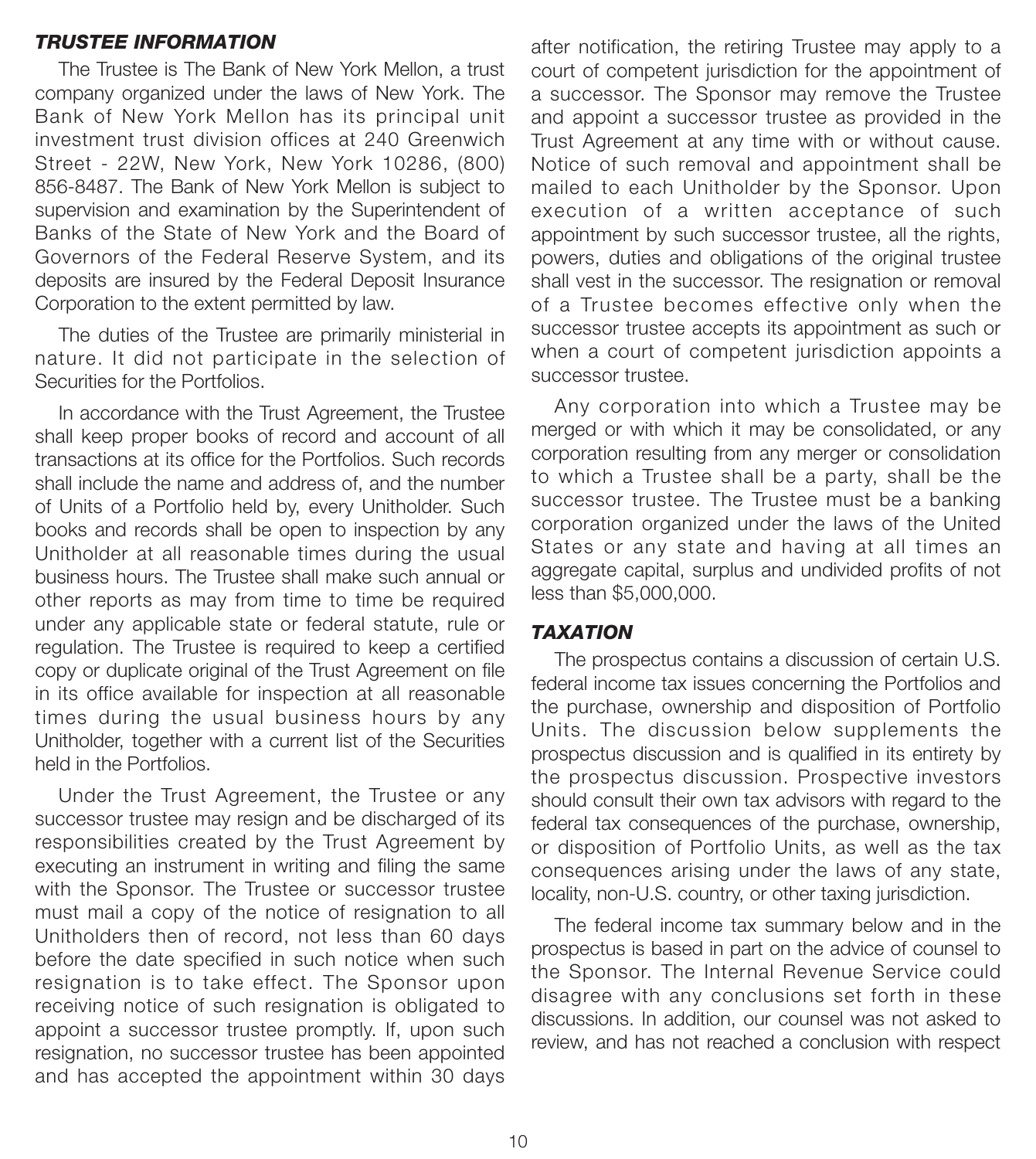to the federal income tax treatment of the assets to be held by the Portfolios.

The Portfolios intend to elect and to qualify annually as a regulated investment company under the Internal Revenue Code of 1986, as amended (the "Code") and to comply with applicable distribution requirements so that it will not pay federal income tax on income and capital gains distributed to its Unitholders.

To qualify for the favorable U.S. federal income tax treatment generally accorded to regulated investment companies, a Portfolio must, among other things, (a) derive in each taxable year at least 90% of its gross income from dividends, interest, payments with respect to securities loans and gains from the sale or other disposition of stock, securities or foreign currencies or other income derived with respect to its business of investing in such stock, securities or currencies, and net income from qualified publicly traded partnerships; (b) diversify its holdings so that, at the end of each quarter of the taxable year, (i) at least 50% of the market value of a Portfolio's assets is represented by cash and cash items (including receivables), U.S. government securities, the securities of other regulated investment companies and other securities, with such other securities of any one issuer generally limited for the purposes of this calculation to an amount not greater than 5% of the value of a Portfolio's total assets and not greater than 10% of the outstanding voting securities of such issuer, and (ii) not more than 25% of the value of its total assets is invested in the securities (other than U.S. government securities or the securities of other regulated investment companies) of any one issuer, or two or more issuers which a Portfolio controls (by owning 20% or more of the issuer's outstanding voting securities) and which are engaged in the same, similar or related trades or businesses, or the securities of qualified publicly traded partnerships; and (c) distribute at least 90% of its investment company taxable income (which includes, among other items, dividends, interest and net short-term capital gains in excess of net long-term capital losses but excludes net capital gain, if any) and at least 90% of its net tax-exempt interest income, if any, each taxable year.

The American Infrastructure Growth Portfolio plans to invest, within the limits described above, in publicly traded partnerships that qualify for treatment essentially as corporate stock. It is possible that such a publicly traded partnership will fail to so qualify, in which case your Portfolio would treat its investment on a flow-through, rather than dividend equivalent, basis, which could have adverse effects on your Portfolio's ability to qualify as a regulated investment company in any year. Your Portfolio will attempt to monitor such investments with these tax considerations in mind.

As a regulated investment company, a Portfolio generally will not be subject to U.S. federal income tax on its investment company taxable income (as that term is defined in the Code, but without regard to the deduction for dividends paid) and net capital gain (the excess of net long-term capital gain over net short-term capital loss), if any, that it distributes to Unitholders. The Portfolios intend to distribute to its Unitholders, at least annually, substantially all of its investment company taxable income and net capital gain. If a Portfolio retains any net capital gain or investment company taxable income, it will generally be subject to federal income tax at regular corporate rates on the amount retained. In addition, amounts not distributed on a timely basis in accordance with a calendar year distribution requirement are subject to a nondeductible 4% excise tax unless, generally, a Portfolio distributes during each calendar year an amount equal to the sum of (1) at least 98% of its ordinary income (not taking into account any capital gains or losses) for the calendar year, (2) at least 98.2% of its capital gains in excess of its capital losses (adjusted for certain ordinary losses) for the one-year period ending October 31 of the calendar year, and (3) any ordinary income and capital gains for previous years that were not distributed or taxed during those years. To prevent application of the excise tax, the Portfolios intend to make their distributions in accordance with the calendar year distribution requirement. Further, if a Portfolio retains any net capital gain, the Portfolio may designate the retained amount as undistributed capital gains in a notice to Unitholders who, if subject to federal income tax on long-term capital gains (i) will be required to include in income for federal income tax purposes, as long-term capital gain, their share of such undistributed amount, and (ii) will be entitled to credit their proportionate share of the tax paid by the Portfolio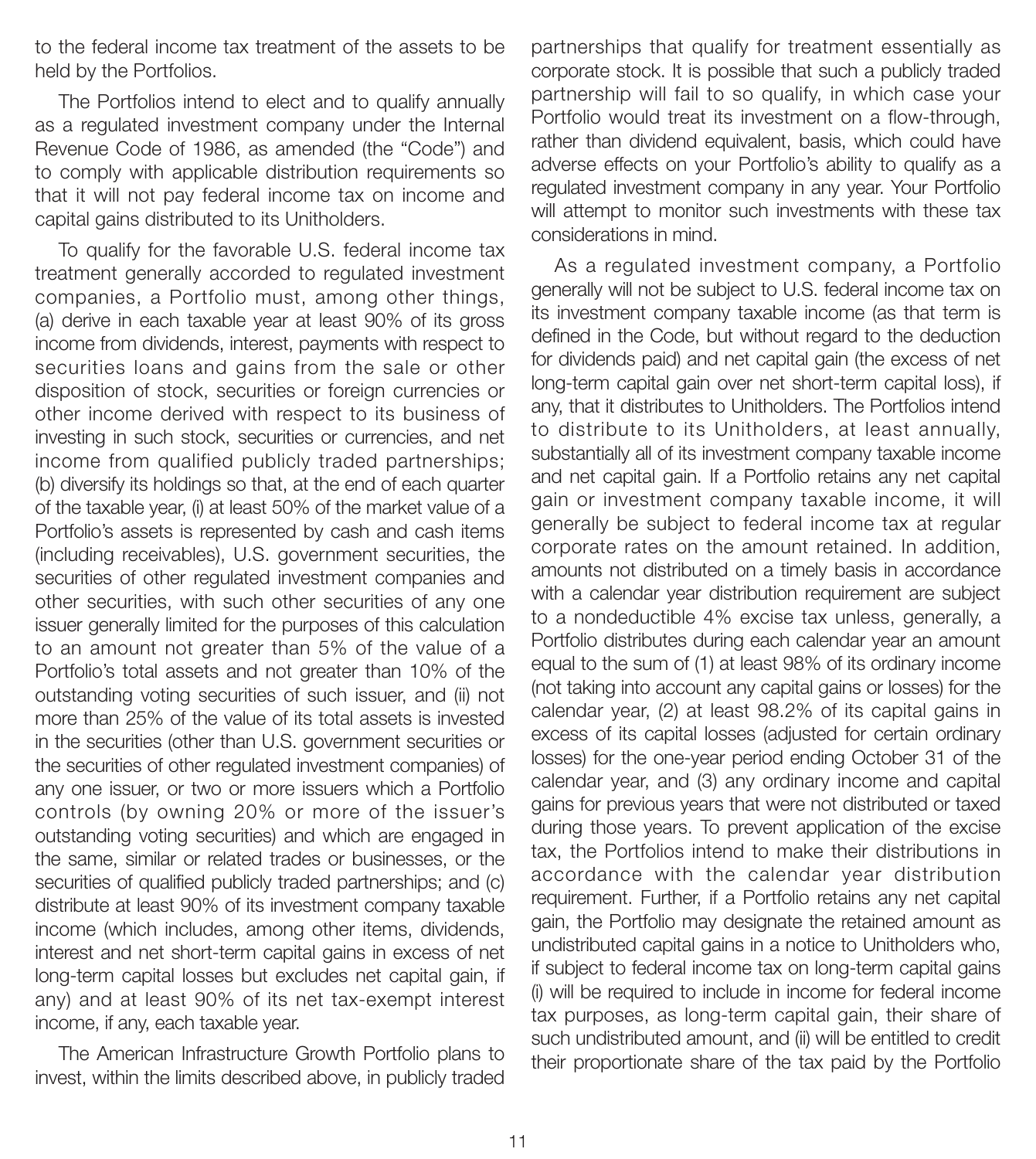against their federal income tax liabilities, if any, and to claim refunds to the extent the credit exceeds such liabilities. A distribution will be treated as paid on December 31 of the current calendar year if it is declared by a Portfolio in October, November or December with a record date in such a month and paid by a Portfolio during January of the following calendar year. These distributions will be taxable to Unitholders in the calendar year in which the distributions are declared, rather than the calendar year in which the distributions are received. There is no assurance that distributions made by your Portfolio will be sufficient to eliminate all taxes on the Trust for all periods. Your Portfolio may make taxable distributions to you even during periods in which the value of your Units has declined.

If a Portfolio failed to qualify as a regulated investment company or failed to satisfy the 90% distribution requirement in any taxable year, the Portfolio would be taxed as an ordinary corporation on its taxable income (even if such income were distributed to its Unitholders) and all distributions out of earnings and profits would be taxable to Unitholders as ordinary dividend income.

Your Portfolio may be required to withhold as backup withholding federal income tax at the backup withholding rate on all taxable distributions payable to you if you fail to provide your correct taxpayer identification number or to make required certifications, or if the IRS indicates that you are subject to backup withholding. Backup withholding is not an additional tax. Any amounts withheld may be credited against your federal income tax liability if you provide the required information or certification.

If your Portfolio is treated as holding directly or indirectly 10 percent or more of the combined value or voting power of the stock of a foreign corporation, and all U.S. shareholders collectively own more than 50 percent of the vote or value of the stock of such corporation, the foreign corporation may be treated as a "controlled foreign corporation" (a "CFC") for U.S. federal income tax purposes. In such circumstances, your Portfolio will be required to include certain types of passive income and certain other types of income relating to insurance, sales and services with related

parties and oil related income in the Portfolio's taxable income whether or not such income is distributed.

If your Portfolio holds an equity interest in any "passive foreign investment companies" ("PFICs"), which are generally certain foreign corporations that receive at least 75% of their annual gross income from passive sources (such as interest, dividends, certain rents and royalties or capital gains) or that hold at least 50% of their assets in investments producing such passive income, the Portfolio could be subject to U.S. federal income tax and additional interest charges on gains and certain distributions with respect to those equity interests, even if all the income or gain is timely distributed to its Unitholders. Your Portfolio will not be able to pass through to its Unitholders any credit or deduction for such taxes. Your Portfolio may be able to make an election that could ameliorate these adverse tax consequences. In this case, your Portfolio would recognize as ordinary income any increase in the value of such PFIC shares, and as ordinary loss any decrease in such value to the extent it did not exceed prior increases included in income. Under this election, your Portfolio might be required to recognize in a year income in excess of its distributions from PFICs and its proceeds from dispositions of PFIC stock during that year, and such income would nevertheless be subject to the distribution requirement and would be taken into account for purposes of the 4% excise tax (described above). Dividends paid by PFICs will not be treated as qualified dividend income.

# *PORTFOLIO TERMINATION*

A Portfolio may be liquidated at any time by consent of Unitholders representing 66 2/3% of the Units of such Portfolio then outstanding or by the Trustee when the value of the Securities owned by a Portfolio, as shown by any evaluation, is less than \$500,000 (\$3,000,000 if the value of the Portfolio has exceeded \$15,000,000). A Portfolio will be liquidated by the Trustee in the event that a sufficient number of Units of such Portfolio not yet sold are tendered for redemption by the Sponsor, so that the net worth of such Portfolio would be reduced to less than 40% of the value of the Securities at the time they were deposited in such Portfolio. If a Portfolio is liquidated because of the redemption of unsold Units by